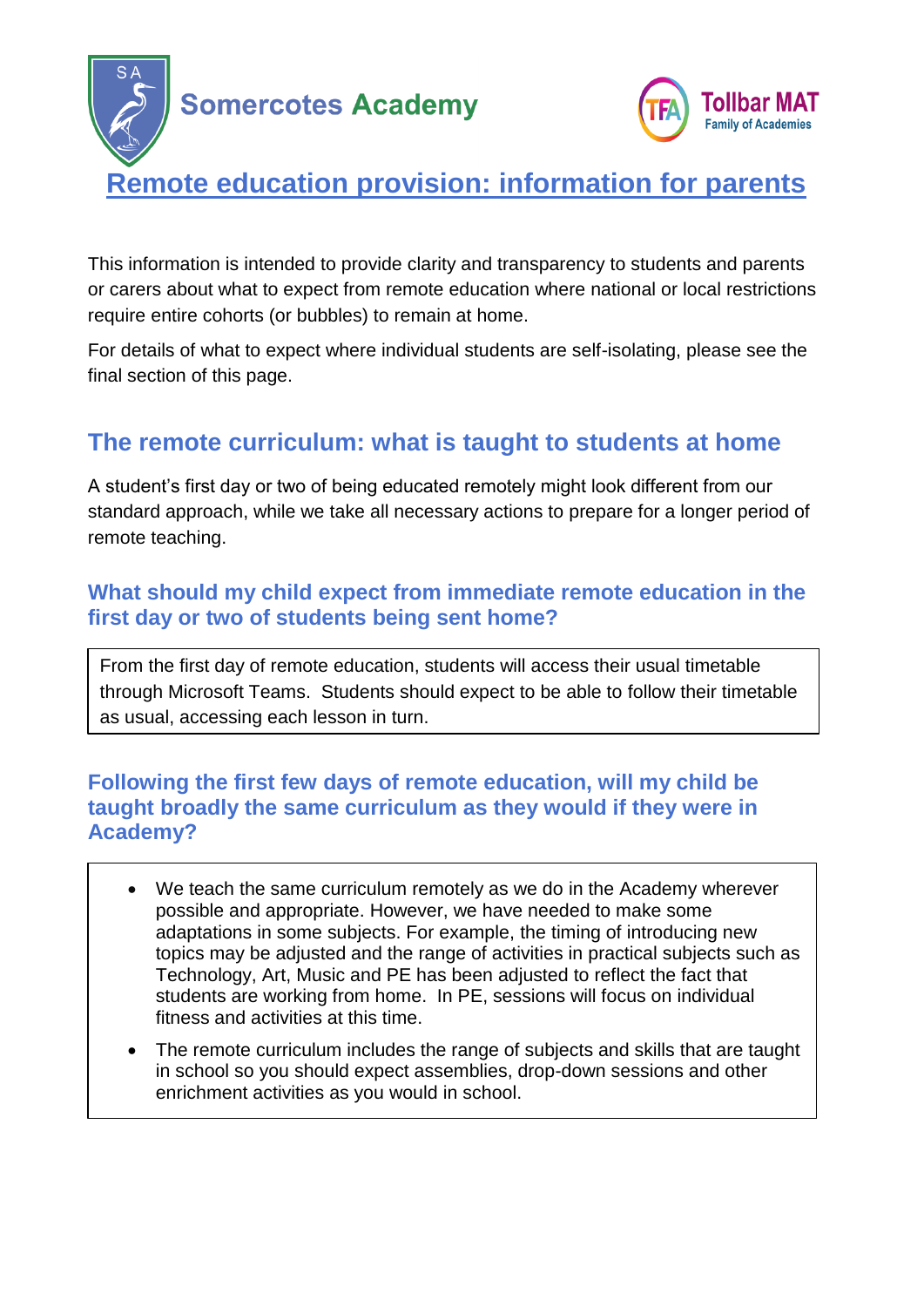



## **Remote teaching and study time each day**

### **How long can I expect work set by the Academy to take my child each day?**

The government has said that the remote education provided should be equivalent in length to the core teaching students would receive in the Academy. This time includes both live and recorded teaching as well as time for students to complete tasks and assignments independently. The government say that the amount of remote education provided should be, as a minimum, 5 hours a day for children at secondary Academy (Key Stage 3 and 4).

The table below outlines the work that will be set and the time we suggest it will take. We acknowledge, however, that it is not always possible for families who may be working from home or have more than one child, to complete all of the work at the time that it is set. We also realise that you may not be able to do the work on the day set if children are sharing a device and so expect that families will timetable their own work and do what they are able to do.

However, it is important to be clear that there is a definite expectation that children should be accessing remote learning and completing tasks set according to their normal timetable, where it is possible to do so.

We expect that remote education (including remote teaching and independent work) will take students broadly the following number of hours each day:

| Key Stage 3 and 4 | All students should follow their usual<br>timetable. This will enable them to<br>access tutor time every morning at<br>9am, followed by six timetabled<br>lessons. Most lessons will be taught<br>live by the teacher but within each<br>lesson there will be opportunities for<br>independent work. In PE lessons,<br>students should register with their<br>teacher at the start of the lesson but<br>may then carry out individual fitness<br>activities which are logged on a<br>tracker that is submitted regularly.<br>The Academy day will end at 3:15pm<br>as normal. |
|-------------------|-------------------------------------------------------------------------------------------------------------------------------------------------------------------------------------------------------------------------------------------------------------------------------------------------------------------------------------------------------------------------------------------------------------------------------------------------------------------------------------------------------------------------------------------------------------------------------|
|                   |                                                                                                                                                                                                                                                                                                                                                                                                                                                                                                                                                                               |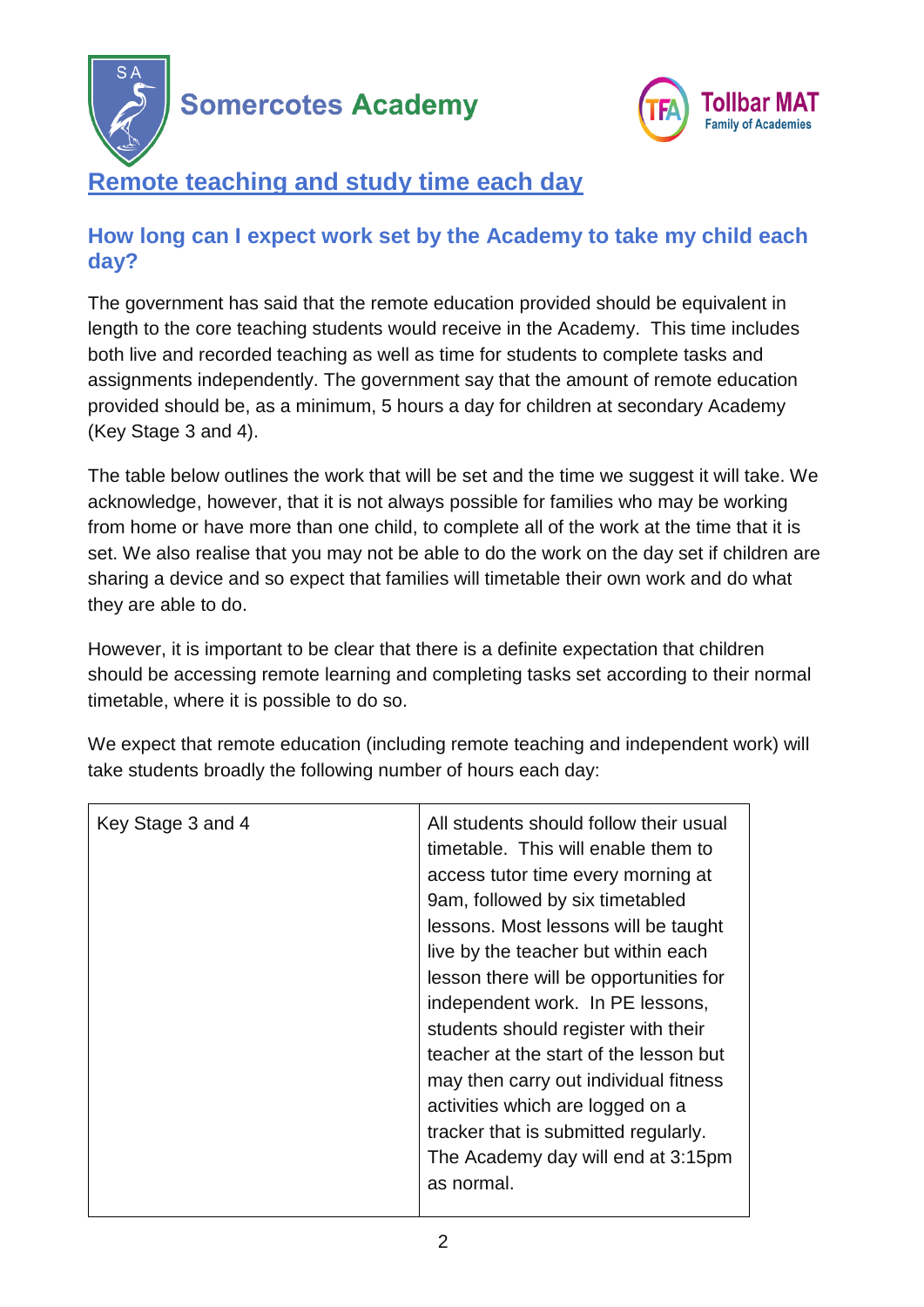



## **Accessing remote education**

## **How will my child access any online remote education you are providing?**

Lessons will take place through Microsoft Teams following the usual timetable. Teachers will organise these as scheduled meetings through the calendar in Teams. Students should attend lessons by accessing through their calendar or class team. Assignments will also be set by teachers which students should submit for marking. For those unable to access any live lesson, the assignment will still be accessible and, where possible, teachers may record the delivery section of the lesson and save this in the team so that it can be watched back at a different time. The expectation is that all children who are not attending school will engage with the remote learning provided.

## **If my child does not have digital or online access at home, how will you support them to access remote education?**

We recognise that some students may not have suitable access to online provision at home. We take the following approaches to support those students to access remote education:

- In some circumstances it is possible for us to loan a laptop, keyboard and / or mouse to students. Please contact the academy by emailing enquiries@somercotesacademy.co.uk if you would like more information regarding this.
- In some circumstances, the Academy can also support families by lending 4G dongles that enable an internet connection, for more information regarding this please email: enquiries@somercotesacademy.co.uk
- We recognise that a very small number of students may need printed materials if they cannot access online provision, please contact the Academy if you would like to discuss this. Any work completed on paper can be submitted directly to the Academy for marking and this will be arranged on an individual basis.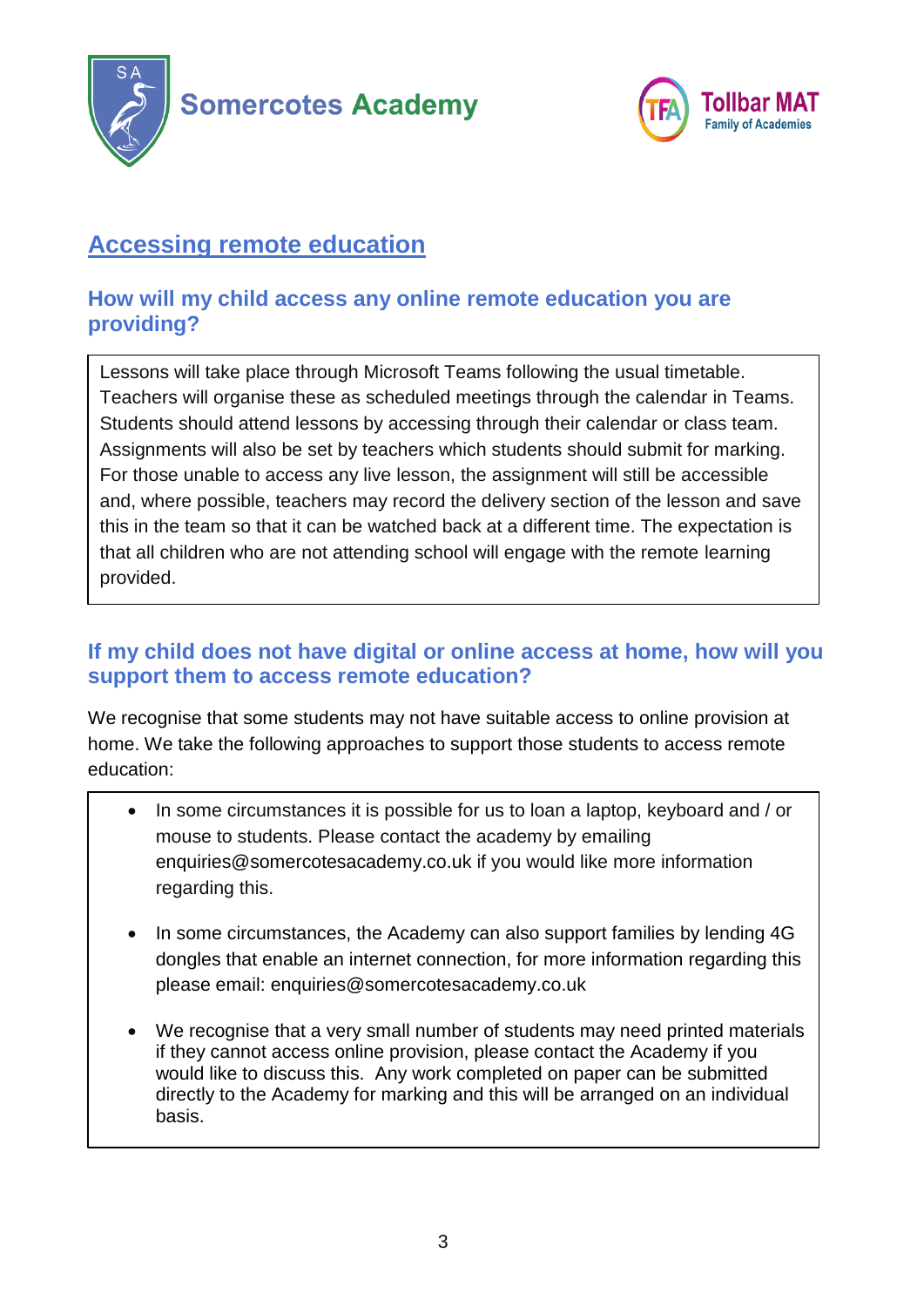



## **How will my child be taught remotely?**

We use a combination of the following approaches to teach students remotely:

- The timetable will be mainly delivered through live teaching (online lessons) on Microsoft Teams. Lessons will draw on a range of resources made available to students through Teams and will include some independent work.
- Sometimes, teachers may pre-record a section of their lesson and make it available to their class in their lesson time.
- A very few students will complete their lessons using paper packs produced by teachers, these will include worksheets and other activities broadly in line with content taught online.
- Sometimes, for example, in GCSE Technology lessons, teachers will ask students to refer to textbooks students have at home.
- Just as in a lesson in the Academy, teachers may use resources from websites to support the teaching of specific subjects or areas, including video clips.
- In PE lessons, teachers will start the lesson and be available for support but students will be expected to work independently using the ideas and resources provided to them.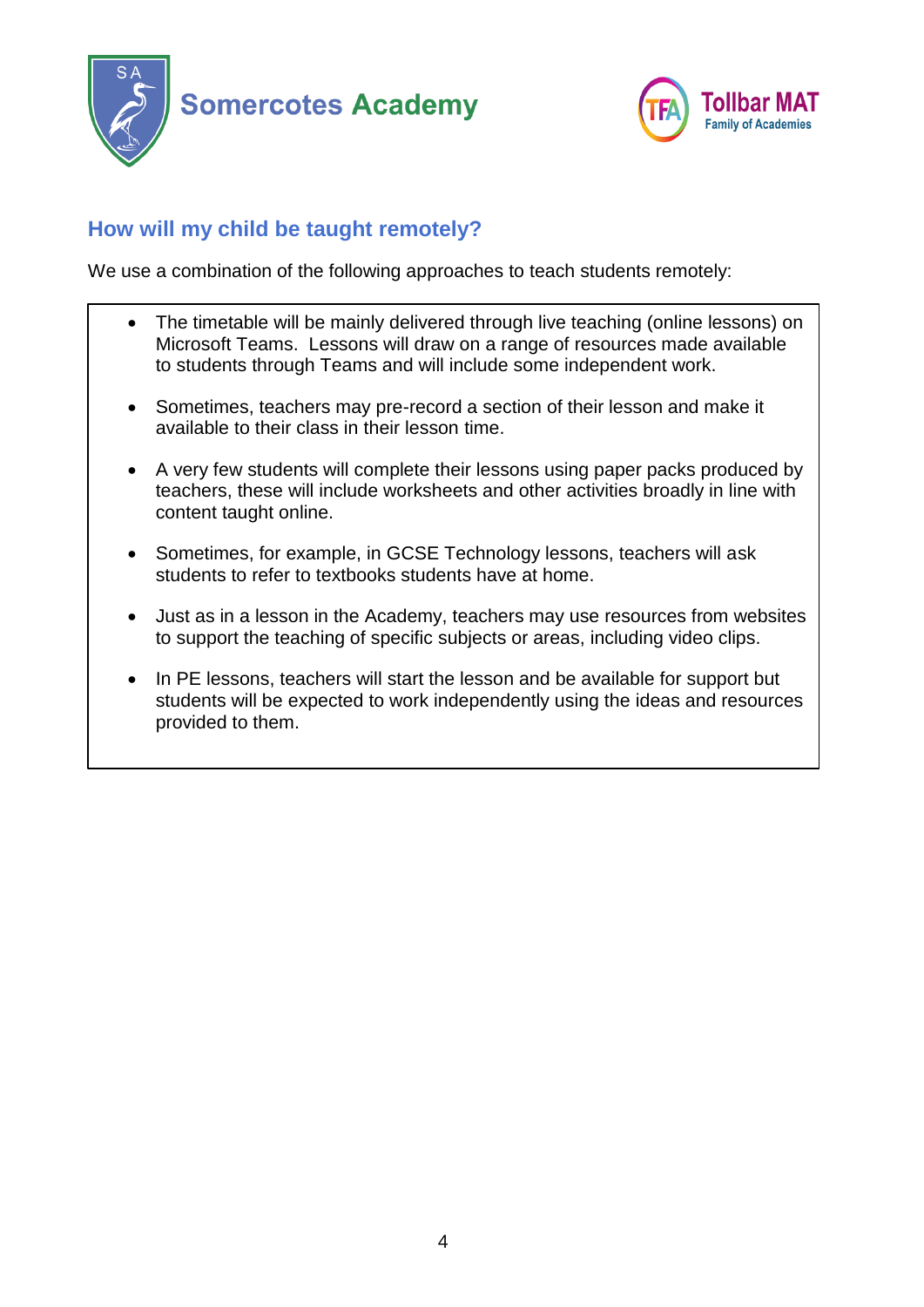



## **Engagement and feedback**

## **What are your expectations for my child's engagement and the support that we as parents and carers should provide at home?**

There is an expectation that if a child is not attending the Academy, they should engage with remote learning. This is both our expectation and that of the government.

We hope that most students will follow their timetables and the normal structure of the day as much as possible. We do, however, appreciate that this can be difficult when at home, especially, if parents have more than one child. Therefore, if assignments are completed outside the timetabled lesson, this is perfectly acceptable. It is expected that all assignments set are completed and submitted to the teacher.

When in live Teams sessions, it is expected that students will meet the same behaviour expectations that are expected in the Academy. Please see our Code of Conduct, which can be found in the student planner or under Behaviour Policy on the website. Any student who is not upholding the highest standards of behaviour during live sessions, will be warned and may then be removed from the session by the teacher. Equally, if a child is found to be misusing any feature of the Microsoft package, the usual behaviour policy will be followed.

Any material put on Teams, including photographs and videos of staff or students and any resources must not be published by students or parents on any other platform, including social media sites.

We know that on the odd occasion, it might be difficult and that the laptop; phone; iPad or tablet might not always work. Sometimes children might miss a live lesson because parents, brothers or sisters need the device at the same time. This is all ok and you shouldn't worry. We know you are trying your best! Please let us know if there are any issues accessing lessons on a particular day or if your child is unwell and unable to access learning on any day.

If your child is unable to attend live online lessons due to illness or medical appointments, please contact the Academy as usual by emailing [enquiries@somercotesacademy.co.uk](mailto:enquiries@somercotesacademy.co.uk) or by phoning 01507 353459.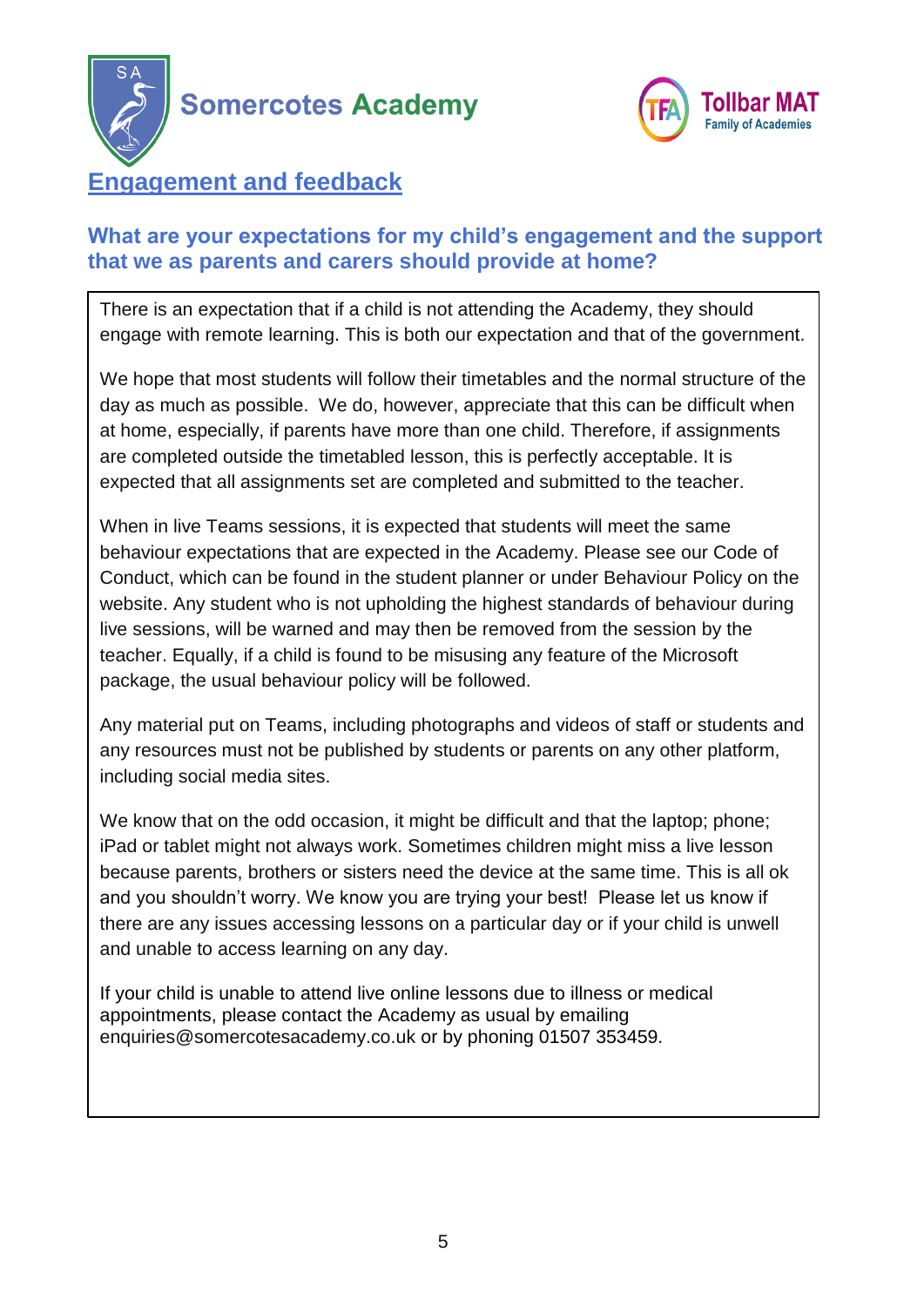

 $\overline{a}$ 



### **How will you check whether my child is engaging with their work and how will I be informed if there are concerns?**

All students working online are asked to access a daily morning tutor time. This provides an initial welfare check and the Academy will contact by text parents whose children are not present in this session. Lesson by lesson attendance is monitored by each class teacher and reported to the attendance team. The Academy will contact parents / carers if children are not accessing lessons on a regular basis or in a particular subject. Weekly data is also monitored by the Academy, we will contact parents if there are concerns about students access to or engagement with lessons. Just as in normal routine, where there are concerns about a student's work in a particular subject, contact will be made with parents to discuss this. Where possible, contact will be made through telephone calls though email and letters will be used if we cannot make contact by telephone.

## **How will you assess my child's work and progress?**

Feedback can take many forms and may not always mean extensive written comments for individual students. Sometimes, whole-class feedback or quizzes marked automatically may be used as methods of feedback. Our approach to feeding back on students' work is as follows:

Just as in regular lessons, teachers will provide feedback as often as they can, however, staff will not be expected to make a comment on every piece of work. Students should expect to receive a mixture of different kinds of feedback including:

- Detailed written feedback in line with the Academy's marking policy will be given on key assignments, particularly where there is extended writing or an assessment of specific skills.
- Briefer written comments on day-to-day work.
- Students working on paper can expect to receive a mixture of extended and shorter comments based on the type of work.
- Sometimes, general class feedback will be given orally during live sessions.
- Students may receive personal feedback to oral responses given during sessions.
- In addition, teachers will respond to comments from children in the chat facility, when they are able to do so.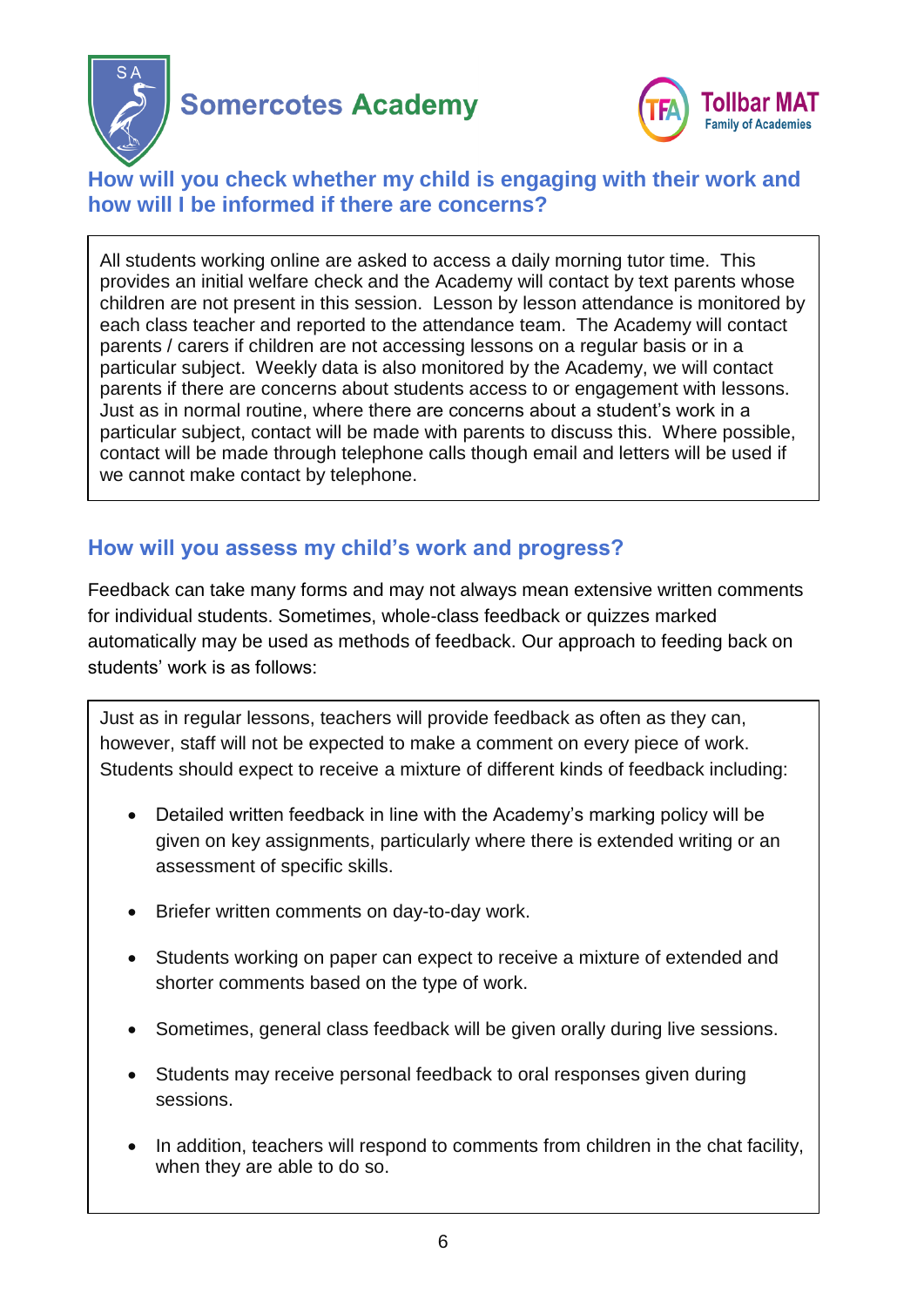



# **Additional support for students with particular needs**

### **How will you work with me to help my child who needs additional support from adults at home to access remote education?**

We recognise that some students, for example, those with special educational needs and disabilities (SEND), may not be able to access remote education without support from adults at home. We acknowledge the difficulties this may place on families, and we will work with parents and carers to support those students in the following ways:

- Live lessons taught by students' familiar teachers who can provide differentiated quality first teaching as they would in the Academy.
- Differentiated resources as appropriate, including Stretch and Challenge options.
- Weekly personalised paper-based work packs for students who are unable to access the online learning.
- Access to targeted online sessions designed to meet individual student needs including Reading Tutorial and intervention sessions as appropriate.
- Scheduled sessions with a member of the Learning Support Team to support individual learning needs as appropriate.
- If you have concerns about how best to support your child's SEND needs at this time please contact the Academy and ask to speak to the SENCo.

## **Remote education for self-isolating students**

Where individual students need to self-isolate but the majority of their peer group remains in the Academy, how remote education is provided is likely to differ from the approach for whole groups. This is due to the challenges of teaching students both at home and in Academy. However, children will always be provided with work through Microsoft Teams to complete at home.